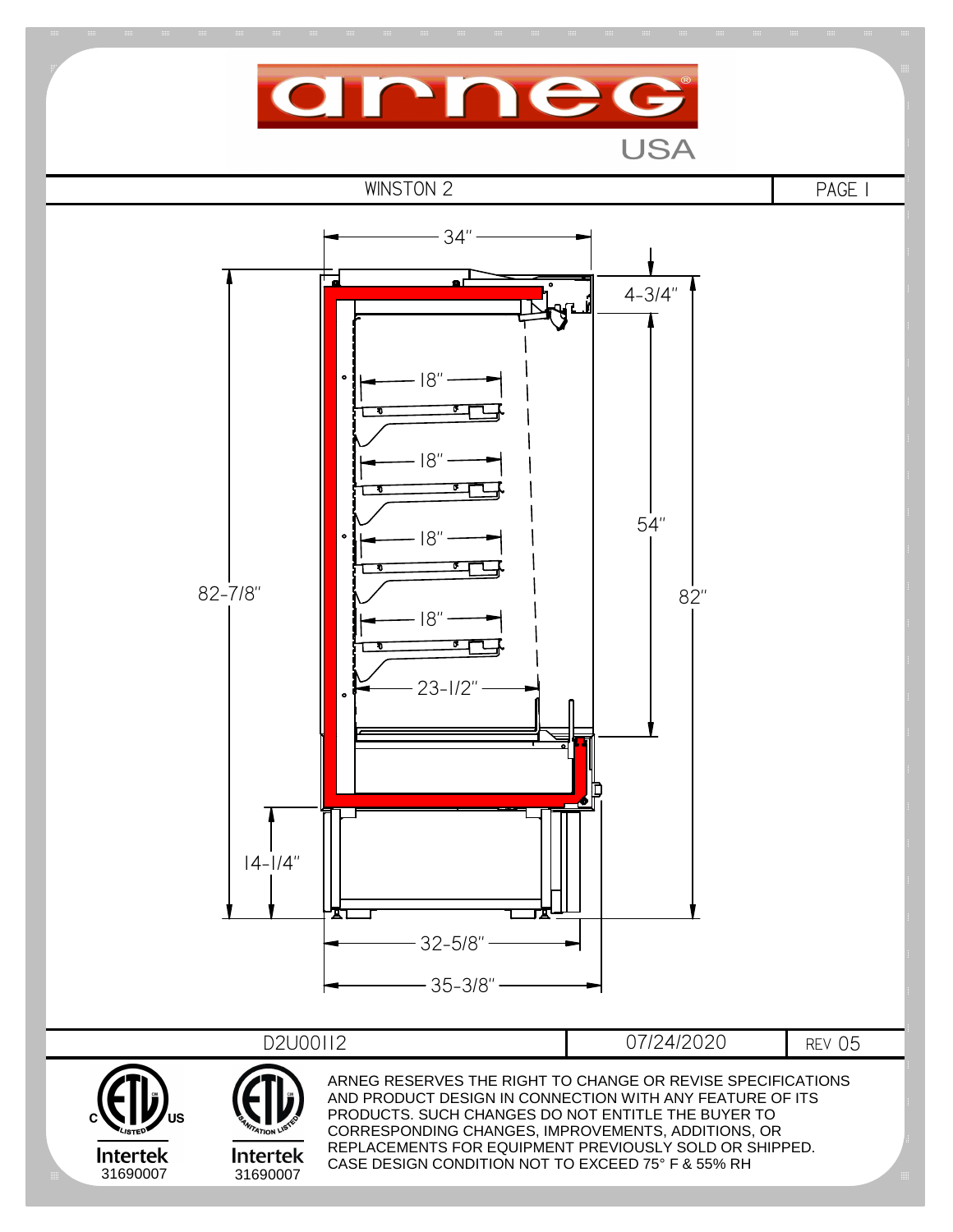

**USA**